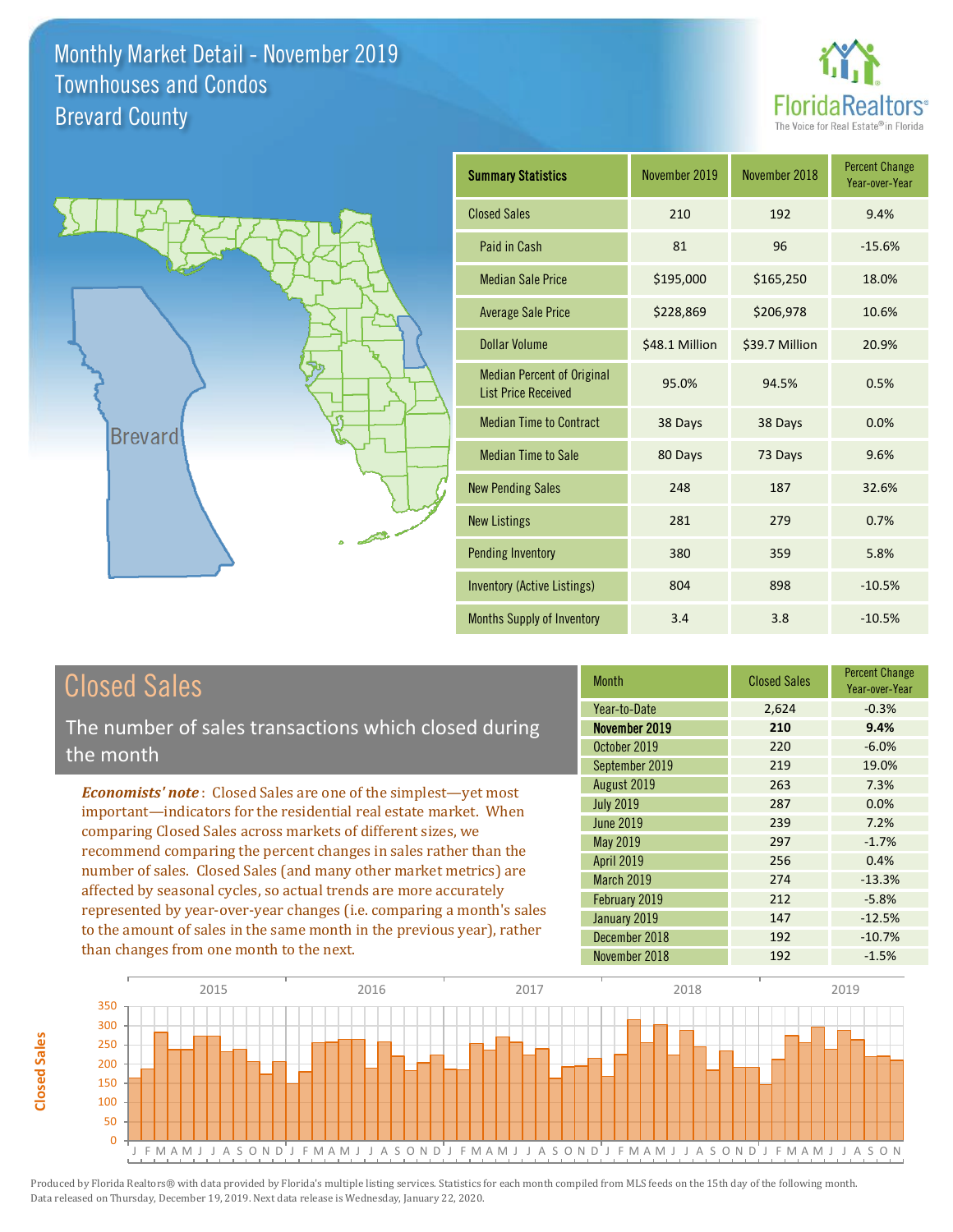this statistic should be interpreted with care.



82 -7.9%

| Cash Sales                                                                     | <b>Month</b>      | <b>Cash Sales</b> | <b>Percent Change</b><br>Year-over-Year |
|--------------------------------------------------------------------------------|-------------------|-------------------|-----------------------------------------|
|                                                                                | Year-to-Date      | 1,186             | $-12.0%$                                |
| The number of Closed Sales during the month in which                           | November 2019     | 81                | $-15.6%$                                |
| buyers exclusively paid in cash                                                | October 2019      | 104               | $-14.0%$                                |
|                                                                                | September 2019    | 76                | $-19.1%$                                |
|                                                                                | August 2019       | 122               | 1.7%                                    |
|                                                                                | <b>July 2019</b>  | 122               | $-4.7%$                                 |
| <b>Economists' note:</b> Cash Sales can be a useful indicator of the extent to | June 2019         | 100               | $-8.3%$                                 |
| which investors are participating in the market. Why? Investors are            | May 2019          | 137               | $-9.3%$                                 |
| far more likely to have the funds to purchase a home available up front,       | <b>April 2019</b> | 116               | $-12.1%$                                |
| whereas the typical homebuyer requires a mortgage or some other                | <b>March 2019</b> | 138               | $-18.8%$                                |
| form of financing. There are, of course, many possible exceptions, so          | February 2019     | 108               | $-21.7%$                                |

J F M A M J J A S O N D J F M A M J J A S O N D J F M A M J J A S O N D J F M A M J J A S O N D J F M A M J J A S O N 0 50 100 150 200 250 2015 2016 2016 2017 2018 2018 2019

## Cash Sales as a Percentage of Closed Sales

The percentage of Closed Sales during the month which were Cash Sales

*Economists' note* : This statistic is simply another way of viewing Cash Sales. The remaining percentages of Closed Sales (i.e. those not paid fully in cash) each month involved some sort of financing, such as mortgages, owner/seller financing, assumed loans, etc.

| <b>Month</b>      | <b>Percent of Closed</b><br>Sales Paid in Cash | <b>Percent Change</b><br>Year-over-Year |
|-------------------|------------------------------------------------|-----------------------------------------|
| Year-to-Date      | 45.2%                                          | $-11.7%$                                |
| November 2019     | 38.6%                                          | $-22.8%$                                |
| October 2019      | 47.3%                                          | $-8.5%$                                 |
| September 2019    | 34.7%                                          | $-32.1%$                                |
| August 2019       | 46.4%                                          | $-5.3%$                                 |
| <b>July 2019</b>  | 42.5%                                          | $-4.7%$                                 |
| June 2019         | 41.8%                                          | $-14.5%$                                |
| May 2019          | 46.1%                                          | $-7.8%$                                 |
| April 2019        | 45.3%                                          | $-12.5%$                                |
| <b>March 2019</b> | 50.4%                                          | $-6.3%$                                 |
| February 2019     | 50.9%                                          | $-17.0%$                                |
| January 2019      | 55.8%                                          | 5.3%                                    |
| December 2018     | 45.8%                                          | $-7.1%$                                 |
| November 2018     | 50.0%                                          | $-10.6%$                                |

December 2018 88 -17.0%

January 2019

November 2018 **96** -11.9%

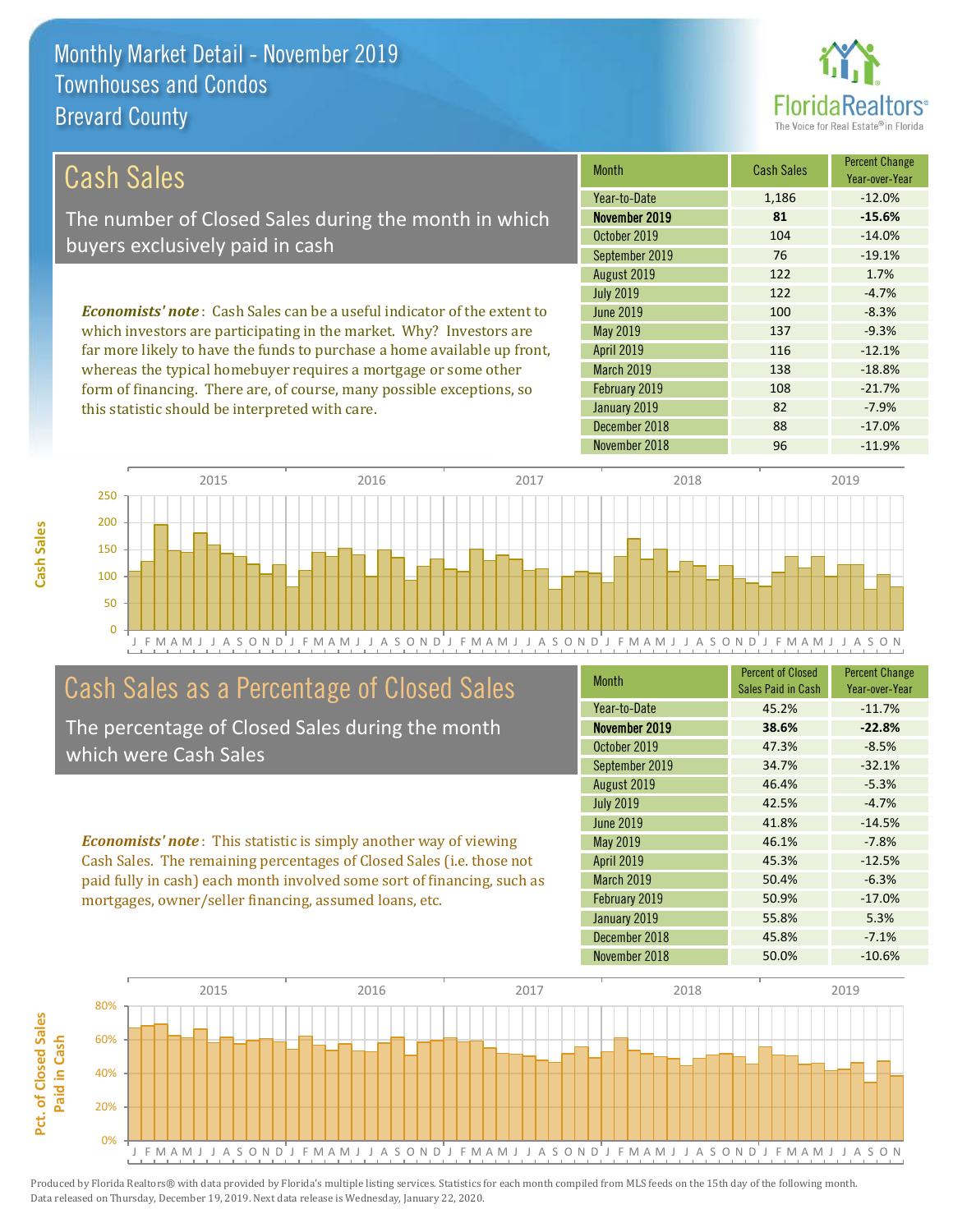

## Median Sale Price

The median sale price reported for the month (i.e. 50% of sales were above and 50% of sales were below)

*Economists' note* : Median Sale Price is our preferred summary statistic for price activity because, unlike Average Sale Price, Median Sale Price is not sensitive to high sale prices for small numbers of homes that may not be characteristic of the market area. Keep in mind that median price trends over time are not always solely caused by changes in the general value of local real estate. Median sale price only reflects the values of the homes that *sold* each month, and the mix of the types of homes that sell can change over time.

| <b>Month</b>     | <b>Median Sale Price</b> | <b>Percent Change</b><br>Year-over-Year |
|------------------|--------------------------|-----------------------------------------|
| Year-to-Date     | \$185,000                | 7.6%                                    |
| November 2019    | \$195,000                | 18.0%                                   |
| October 2019     | \$185,000                | 5.7%                                    |
| September 2019   | \$199,990                | 18.3%                                   |
| August 2019      | \$185,000                | 2.8%                                    |
| <b>July 2019</b> | \$183,000                | 7.2%                                    |
| <b>June 2019</b> | \$200,000                | 14.3%                                   |
| May 2019         | \$187,000                | 3.9%                                    |
| April 2019       | \$173,500                | $-8.7%$                                 |
| March 2019       | \$185,000                | 15.6%                                   |
| February 2019    | \$173,500                | 10.9%                                   |
| January 2019     | \$169,400                | 13.0%                                   |
| December 2018    | \$185,000                | 5.7%                                    |
| November 2018    | \$165,250                | 3.3%                                    |



## Average Sale Price

The average sale price reported for the month (i.e. total sales in dollars divided by the number of sales)

*Economists' note* : Usually, we prefer Median Sale Price over Average Sale Price as a summary statistic for home prices. However, Average Sale Price does have its uses—particularly when it is analyzed alongside the Median Sale Price. For one, the relative difference between the two statistics can provide some insight into the market for higher-end homes in an area.

| <b>Month</b>     | <b>Average Sale Price</b> | <b>Percent Change</b><br>Year-over-Year |
|------------------|---------------------------|-----------------------------------------|
| Year-to-Date     | \$224,554                 | 7.5%                                    |
| November 2019    | \$228,869                 | 10.6%                                   |
| October 2019     | \$214,790                 | 1.5%                                    |
| September 2019   | \$224,440                 | 11.0%                                   |
| August 2019      | \$220,228                 | 3.5%                                    |
| <b>July 2019</b> | \$212,772                 | 1.9%                                    |
| <b>June 2019</b> | \$247,139                 | 21.1%                                   |
| May 2019         | \$236,138                 | 5.2%                                    |
| April 2019       | \$228,546                 | 2.6%                                    |
| March 2019       | \$228,785                 | 11.1%                                   |
| February 2019    | \$213,441                 | 13.6%                                   |
| January 2019     | \$204,972                 | 2.1%                                    |
| December 2018    | \$212,250                 | 1.4%                                    |
| November 2018    | \$206,978                 | 5.9%                                    |



**Average Sale Price Average Sale Price**

**Median Sale Price**

**Median Sale Price**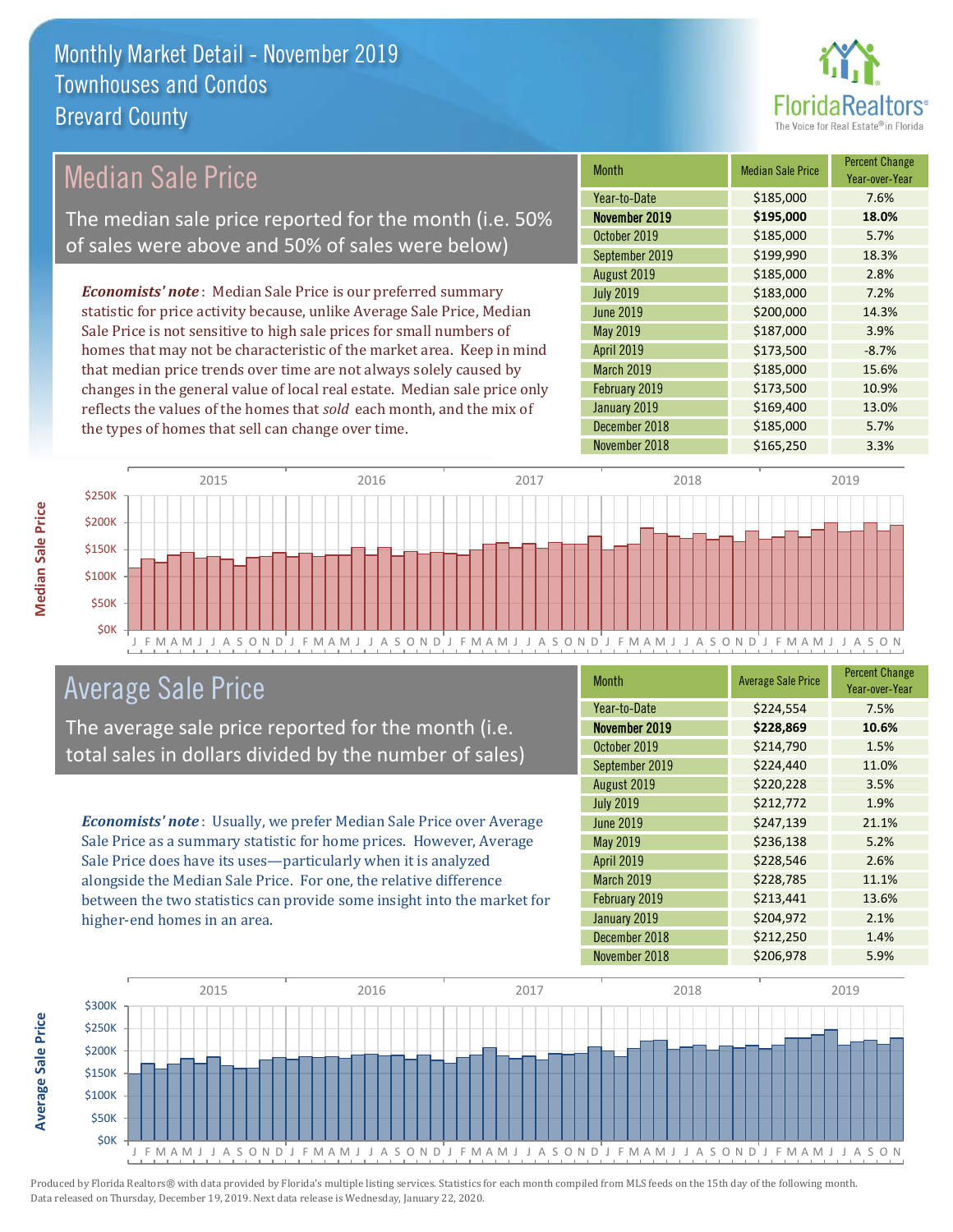

## ollar Volume

The sum of the sale prices for all sales which closed during the month

*Economists' note* : Dollar Volume is simply the sum of all sale prices in a given time period, and can quickly be calculated by multiplying Closed Sales by Average Sale Price. It is a strong indicator of the health of the real estate industry in a market, and is of particular interest to real estate professionals, investors, analysts, and government agencies. Potential home sellers and home buyers, on the other hand, will likely be better served by paying attention to trends in the two components of Dollar Volume (i.e. sales and prices) individually.

| Month             | <b>Dollar Volume</b> | <b>Percent Change</b><br>Year-over-Year |
|-------------------|----------------------|-----------------------------------------|
| Year-to-Date      | \$589.2 Million      | 7.2%                                    |
| November 2019     | \$48.1 Million       | 20.9%                                   |
| October 2019      | \$47.3 Million       | $-4.6%$                                 |
| September 2019    | \$49.2 Million       | 32.1%                                   |
| August 2019       | \$57.9 Million       | 11.1%                                   |
| <b>July 2019</b>  | \$61.1 Million       | 1.9%                                    |
| <b>June 2019</b>  | \$59.1 Million       | 29.8%                                   |
| May 2019          | \$70.1 Million       | 3.5%                                    |
| April 2019        | \$58.5 Million       | 3.0%                                    |
| <b>March 2019</b> | \$62.7 Million       | $-3.7%$                                 |
| February 2019     | \$45.2 Million       | 7.0%                                    |
| January 2019      | \$30.1 Million       | $-10.6%$                                |
| December 2018     | \$40.8 Million       | $-9.4%$                                 |
| November 2018     | \$39.7 Million       | 4.3%                                    |



## Median Percent of Original List Price Received

The median of the sale price (as a percentage of the original list price) across all properties selling during the month

*Economists' note* : The Median Percent of Original List Price Received is useful as an indicator of market recovery, since it typically rises as buyers realize that the market may be moving away from them and they need to match the selling price (or better it) in order to get a contract on the house. This is usually the last measure to indicate a market has shifted from down to up, so it is what we would call a *lagging* indicator.

| <b>Month</b>      | Med. Pct. of Orig.<br><b>List Price Received</b> | <b>Percent Change</b><br>Year-over-Year |
|-------------------|--------------------------------------------------|-----------------------------------------|
| Year-to-Date      | 95.4%                                            | $-0.1%$                                 |
| November 2019     | 95.0%                                            | 0.5%                                    |
| October 2019      | 95.5%                                            | $-0.1%$                                 |
| September 2019    | 95.6%                                            | 1.0%                                    |
| August 2019       | 94.7%                                            | $-1.1%$                                 |
| <b>July 2019</b>  | 95.6%                                            | $-0.1%$                                 |
| June 2019         | 95.9%                                            | 0.0%                                    |
| May 2019          | 95.4%                                            | $-0.6%$                                 |
| April 2019        | 95.6%                                            | $-0.2%$                                 |
| <b>March 2019</b> | 95.2%                                            | 0.2%                                    |
| February 2019     | 95.3%                                            | $-0.6%$                                 |
| January 2019      | 95.5%                                            | 0.0%                                    |
| December 2018     | 94.7%                                            | $-1.3%$                                 |
| November 2018     | 94.5%                                            | $-0.7%$                                 |

![](_page_3_Figure_11.jpeg)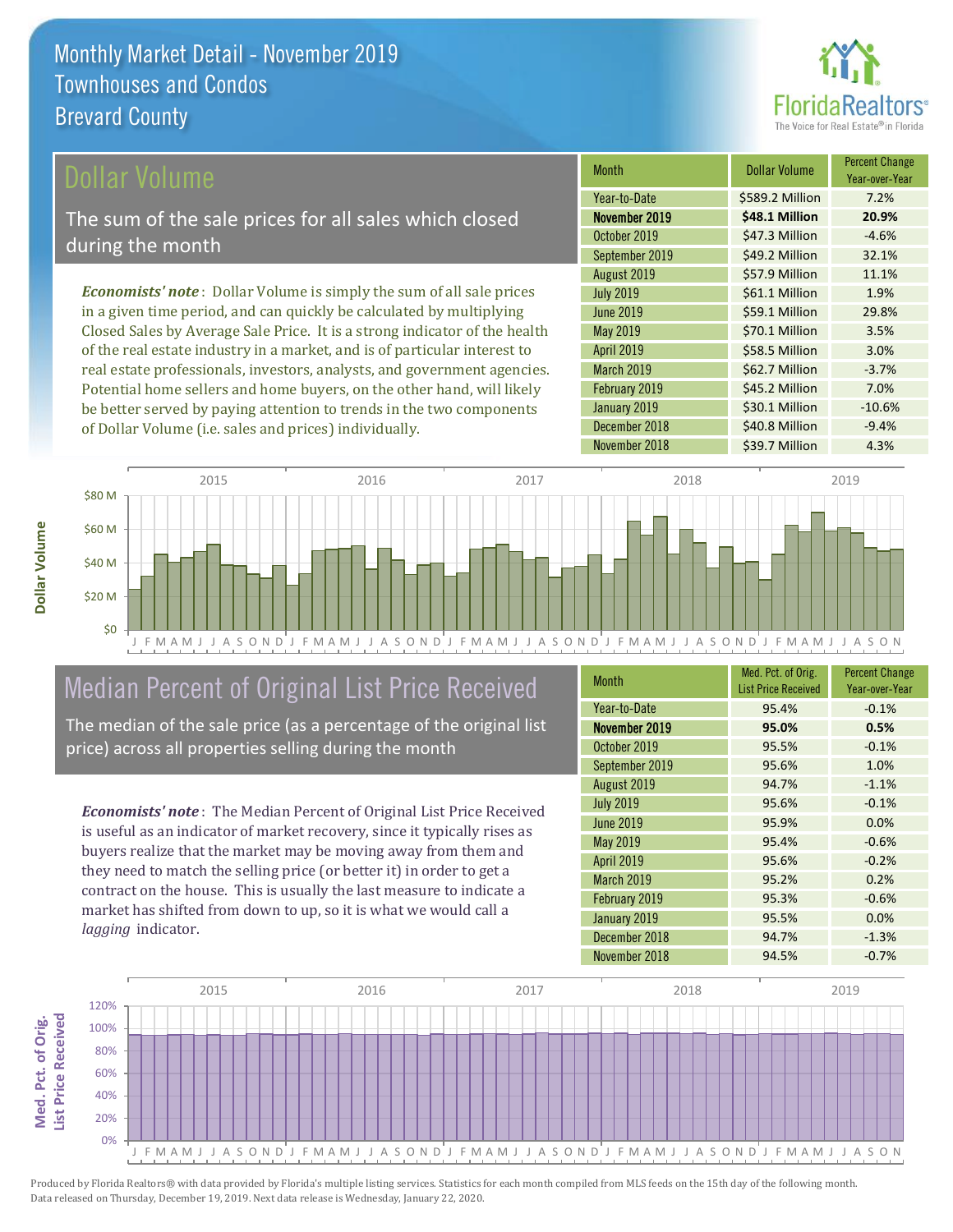![](_page_4_Picture_1.jpeg)

## Median Time to Contract

The median number of days between the listing date and contract date for all Closed Sales during the month

*Economists' note* : Like Time to Sale, Time to Contract is a measure of the length of the home selling process calculated for sales which closed during the month. The difference is that Time to Contract measures the number of days between the initial listing of a property and the signing of the contract which eventually led to the closing of the sale. When the gap between Median Time to Contract and Median Time to Sale grows, it is usually a sign of longer closing times and/or declining numbers of cash sales.

| Month             | <b>Median Time to</b><br>Contract | <b>Percent Change</b><br>Year-over-Year |
|-------------------|-----------------------------------|-----------------------------------------|
| Year-to-Date      | 44 Days                           | 46.7%                                   |
| November 2019     | 38 Days                           | 0.0%                                    |
| October 2019      | 47 Days                           | 56.7%                                   |
| September 2019    | 48 Days                           | 50.0%                                   |
| August 2019       | 50 Days                           | 100.0%                                  |
| <b>July 2019</b>  | 44 Days                           | 29.4%                                   |
| <b>June 2019</b>  | 34 Days                           | 0.0%                                    |
| May 2019          | 40 Days                           | 48.1%                                   |
| April 2019        | 51 Days                           | 121.7%                                  |
| <b>March 2019</b> | 45 Days                           | 18.4%                                   |
| February 2019     | 49 Days                           | 157.9%                                  |
| January 2019      | 35 Days                           | $-7.9%$                                 |
| December 2018     | 43 Days                           | 26.5%                                   |
| November 2018     | 38 Days                           | $-13.6%$                                |

![](_page_4_Figure_6.jpeg)

## Median Time to Sale

**Median Time to** 

**Median Time to** 

The median number of days between the listing date and closing date for all Closed Sales during the month

*Economists' note* : Time to Sale is a measure of the length of the home selling process, calculated as the number of days between the initial listing of a property and the closing of the sale. *Median* Time to Sale is the amount of time the "middle" property selling this month was on the market. That is, 50% of homes selling this month took *less* time to sell, and 50% of homes took *more* time to sell. Median Time to Sale gives a more accurate picture than Average Time to Sale, which can be skewed upward by small numbers of properties taking an abnormally long time to sell.

| <b>Month</b>     | <b>Median Time to Sale</b> | <b>Percent Change</b><br>Year-over-Year |
|------------------|----------------------------|-----------------------------------------|
| Year-to-Date     | 81 Days                    | 20.9%                                   |
| November 2019    | 80 Days                    | 9.6%                                    |
| October 2019     | 83 Days                    | 25.8%                                   |
| September 2019   | 92 Days                    | 29.6%                                   |
| August 2019      | 81 Days                    | 30.6%                                   |
| <b>July 2019</b> | 80 Days                    | 25.0%                                   |
| <b>June 2019</b> | 73 Days                    | 2.8%                                    |
| May 2019         | 76 Days                    | 13.4%                                   |
| April 2019       | 83 Days                    | 38.3%                                   |
| March 2019       | 78 Days                    | 4.0%                                    |
| February 2019    | 81 Days                    | 37.3%                                   |
| January 2019     | 74 Days                    | 0.0%                                    |
| December 2018    | 78 Days                    | 5.4%                                    |
| November 2018    | 73 Days                    | $-5.2%$                                 |

![](_page_4_Figure_11.jpeg)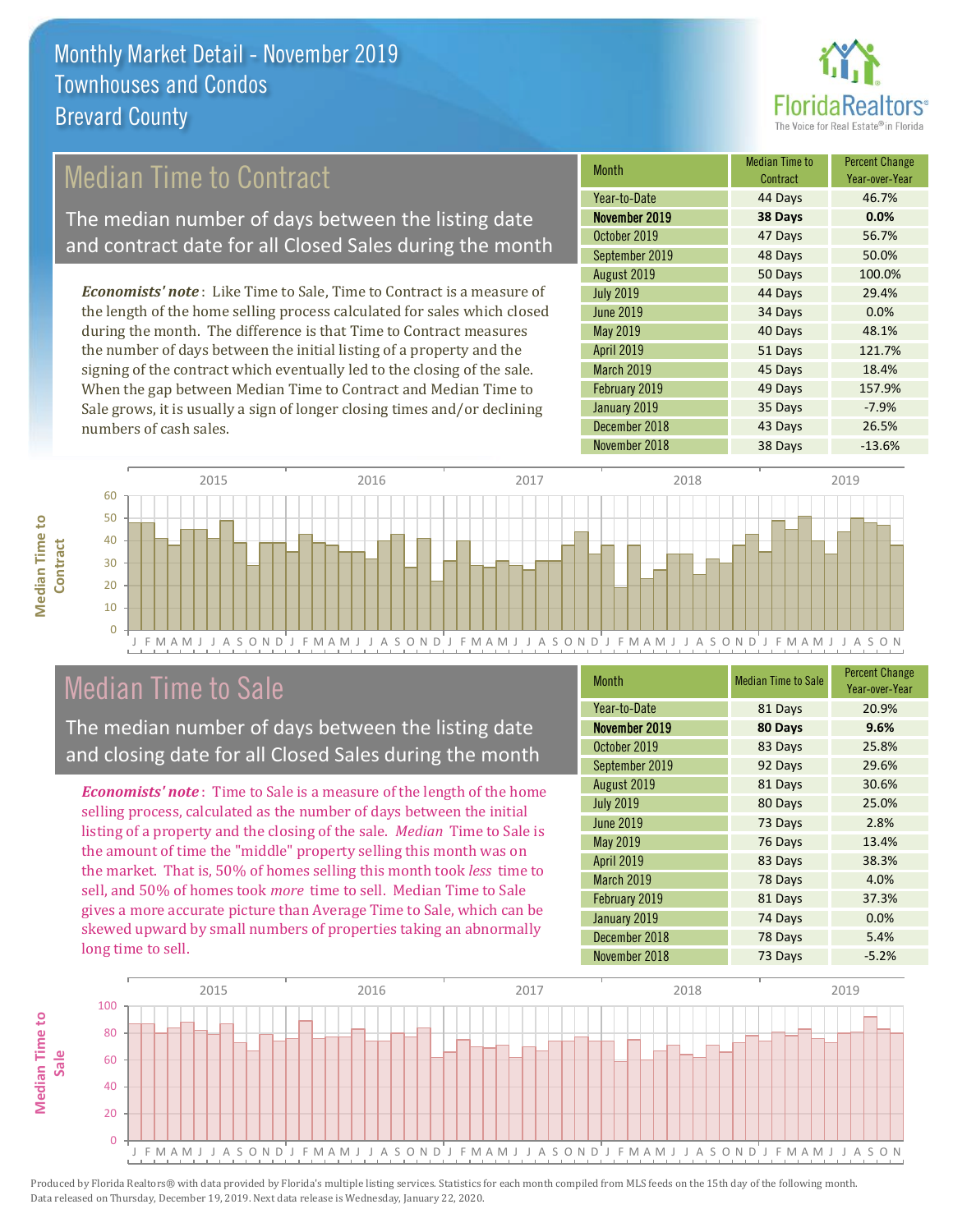![](_page_5_Picture_1.jpeg)

#### March 2019 285 -13.6% May 2019 **271** 271 -7.2% August 2019 269 4.3% July 2019 300 19.5% 20.3% September 2019 206 -8.4% June 2019 296 26.5% *Economists' note* : Because of the typical length of time it takes for a sale to close, economists consider Pending Sales to be a decent indicator of potential future Closed Sales. It is important to bear in mind, however, that not all Pending Sales will be closed successfully. So, the effectiveness of Pending Sales as a future indicator of Closed Month New Pending Sales Percent Change Year-over-Year November 2019 **248 32.6%** Year-to-Date 2,940 1.9% April 2019 279 -9.1% October 2019 267 New Pending Sales The number of listed properties that went under contract during the month

Sales is susceptible to changes in market conditions such as the availability of financing for homebuyers and the inventory of distressed properties for sale.

| November 2019     | 248 | 32.6%    |
|-------------------|-----|----------|
| October 2019      | 267 | 20.3%    |
| September 2019    | 206 | $-8.4%$  |
| August 2019       | 269 | 4.3%     |
| <b>July 2019</b>  | 300 | 19.5%    |
| June 2019         | 296 | 26.5%    |
| May 2019          | 271 | $-7.2%$  |
| <b>April 2019</b> | 279 | $-9.1%$  |
| <b>March 2019</b> | 285 | $-13.6%$ |
| February 2019     | 273 | $-13.3%$ |
| January 2019      | 246 | $-6.5%$  |
| December 2018     | 151 | $-21.4%$ |
| November 2018     | 187 | $-15.8%$ |

![](_page_5_Figure_5.jpeg)

# New Listings

The number of properties put onto the market during the month

*Economists' note* : New Listings tend to rise in delayed response to increasing prices, so they are often seen as a lagging indicator of market health. As prices rise, potential sellers raise their estimations of value—and in the most recent cycle, rising prices have freed up many potential sellers who were previously underwater on their mortgages. Note that in our calculations, we take care to not include properties that were recently taken off the market and quickly relisted, since these are not really *new* listings.

| <b>Month</b>      | <b>New Listings</b> | <b>Percent Change</b><br>Year-over-Year |
|-------------------|---------------------|-----------------------------------------|
| Year-to-Date      | 3,362               | $-3.3%$                                 |
| November 2019     | 281                 | 0.7%                                    |
| October 2019      | 324                 | 15.3%                                   |
| September 2019    | 217                 | $-19.9%$                                |
| August 2019       | 284                 | $-16.0%$                                |
| <b>July 2019</b>  | 282                 | 3.7%                                    |
| <b>June 2019</b>  | 337                 | 30.6%                                   |
| May 2019          | 331                 | $-8.6%$                                 |
| April 2019        | 309                 | $-10.4%$                                |
| <b>March 2019</b> | 313                 | $-8.7%$                                 |
| February 2019     | 310                 | $-9.6%$                                 |
| January 2019      | 374                 | $-2.6%$                                 |
| December 2018     | 212                 | $-4.1%$                                 |
| November 2018     | 279                 | 8.6%                                    |

![](_page_5_Figure_10.jpeg)

Produced by Florida Realtors® with data provided by Florida's multiple listing services. Statistics for each month compiled from MLS feeds on the 15th day of the following month. Data released on Thursday, December 19, 2019. Next data release is Wednesday, January 22, 2020.

**New Listings**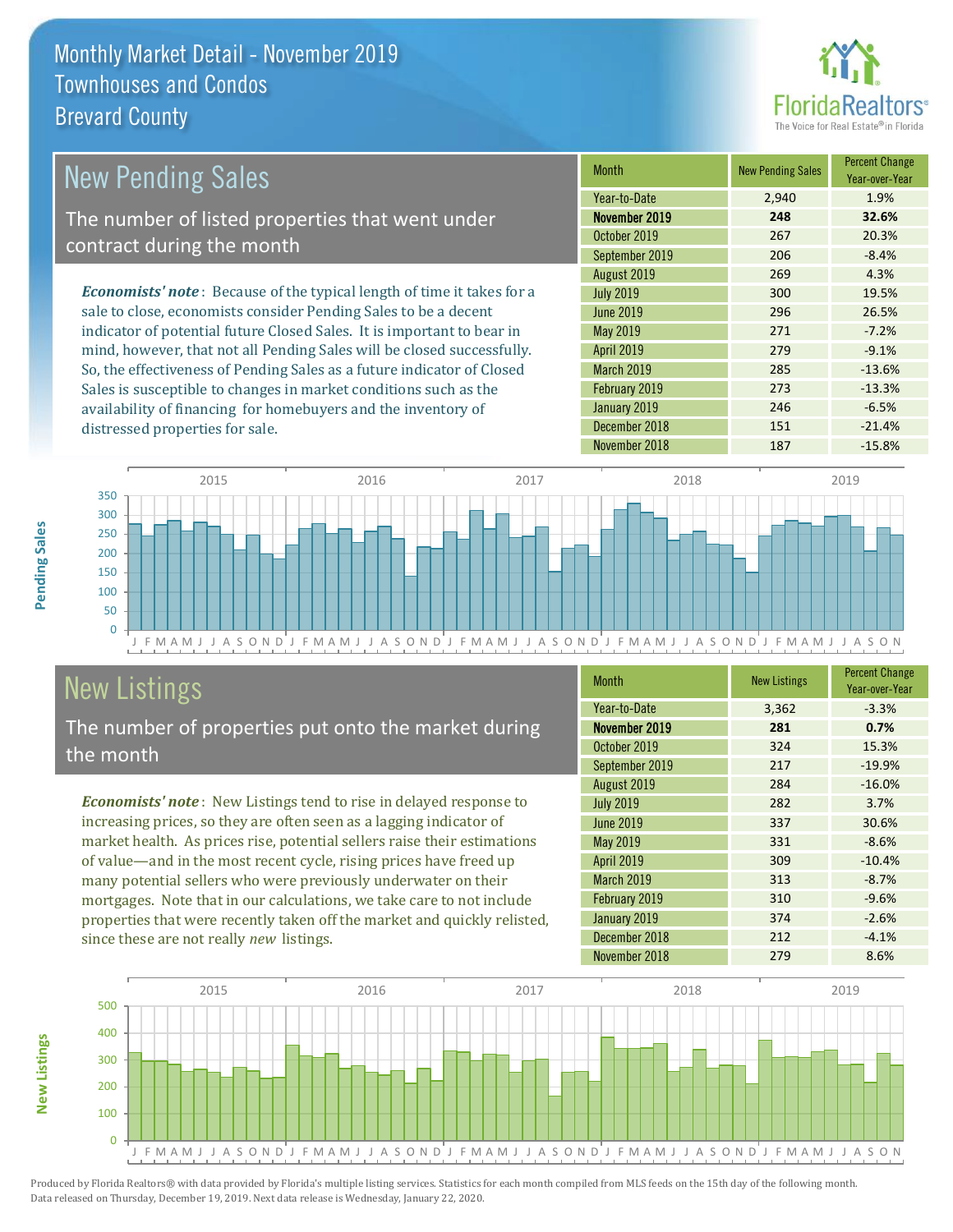![](_page_6_Picture_1.jpeg)

## *Economists' note* : There are a number of ways to define and calculate Inventory. Our method is to simply count the number of active listings Inventory (Active Listings) The number of property listings active at the end of the month

on the last day of the month, and hold this number to compare with the same month the following year. Inventory rises when New Listings are outpacing the number of listings that go off-market (regardless of whether they actually sell). Likewise, it falls when New Listings aren't keeping up with the rate at which homes are going off-market.

| <b>Month</b>             | Inventory | <b>Percent Change</b><br>Year-over-Year |
|--------------------------|-----------|-----------------------------------------|
| <b>YTD (Monthly Avg)</b> | 879       | 8.4%                                    |
| November 2019            | 804       | $-10.5%$                                |
| October 2019             | 807       | $-4.6%$                                 |
| September 2019           | 797       | $-2.7%$                                 |
| August 2019              | 819       | 2.1%                                    |
| <b>July 2019</b>         | 853       | 10.9%                                   |
| <b>June 2019</b>         | 888       | 14.6%                                   |
| May 2019                 | 908       | 12.5%                                   |
| <b>April 2019</b>        | 902       | 15.1%                                   |
| March 2019               | 931       | 18.3%                                   |
| February 2019            | 967       | 18.2%                                   |
| January 2019             | 989       | 20.6%                                   |
| December 2018            | 904       | 23.8%                                   |
| November 2018            | 898       | 19.6%                                   |

![](_page_6_Figure_5.jpeg)

## Months Supply of Inventory

An estimate of the number of months it will take to deplete the current Inventory given recent sales rates

*Economists' note* : MSI is a useful indicator of market conditions. The benchmark for a balanced market (favoring neither buyer nor seller) is 5.5 months of inventory. Anything higher is traditionally a buyers' market, and anything lower is a sellers' market. There is no single accepted way of calculating MSI. A common method is to divide current Inventory by the most recent month's Closed Sales count, but this count is a usually poor predictor of future Closed Sales due to seasonal cycles. To eliminate seasonal effects, we use the 12-month average of monthly Closed Sales instead.

| <b>Month</b>             | <b>Months Supply</b> | <b>Percent Change</b><br>Year-over-Year |
|--------------------------|----------------------|-----------------------------------------|
| <b>YTD (Monthly Avg)</b> | 3.8                  | 5.6%                                    |
| November 2019            | 3.4                  | $-10.5%$                                |
| October 2019             | 3.5                  | $-2.8%$                                 |
| September 2019           | 3.4                  | $-2.9%$                                 |
| August 2019              | 3.5                  | 0.0%                                    |
| <b>July 2019</b>         | 3.7                  | 12.1%                                   |
| <b>June 2019</b>         | 3.9                  | 14.7%                                   |
| May 2019                 | 4.0                  | 14.3%                                   |
| <b>April 2019</b>        | 3.9                  | 11.4%                                   |
| <b>March 2019</b>        | 4.1                  | 17.1%                                   |
| February 2019            | 4.2                  | 13.5%                                   |
| January 2019             | 4.2                  | 10.5%                                   |
| December 2018            | 3.8                  | 15.2%                                   |
| November 2018            | 3.8                  | 11.8%                                   |

![](_page_6_Figure_10.jpeg)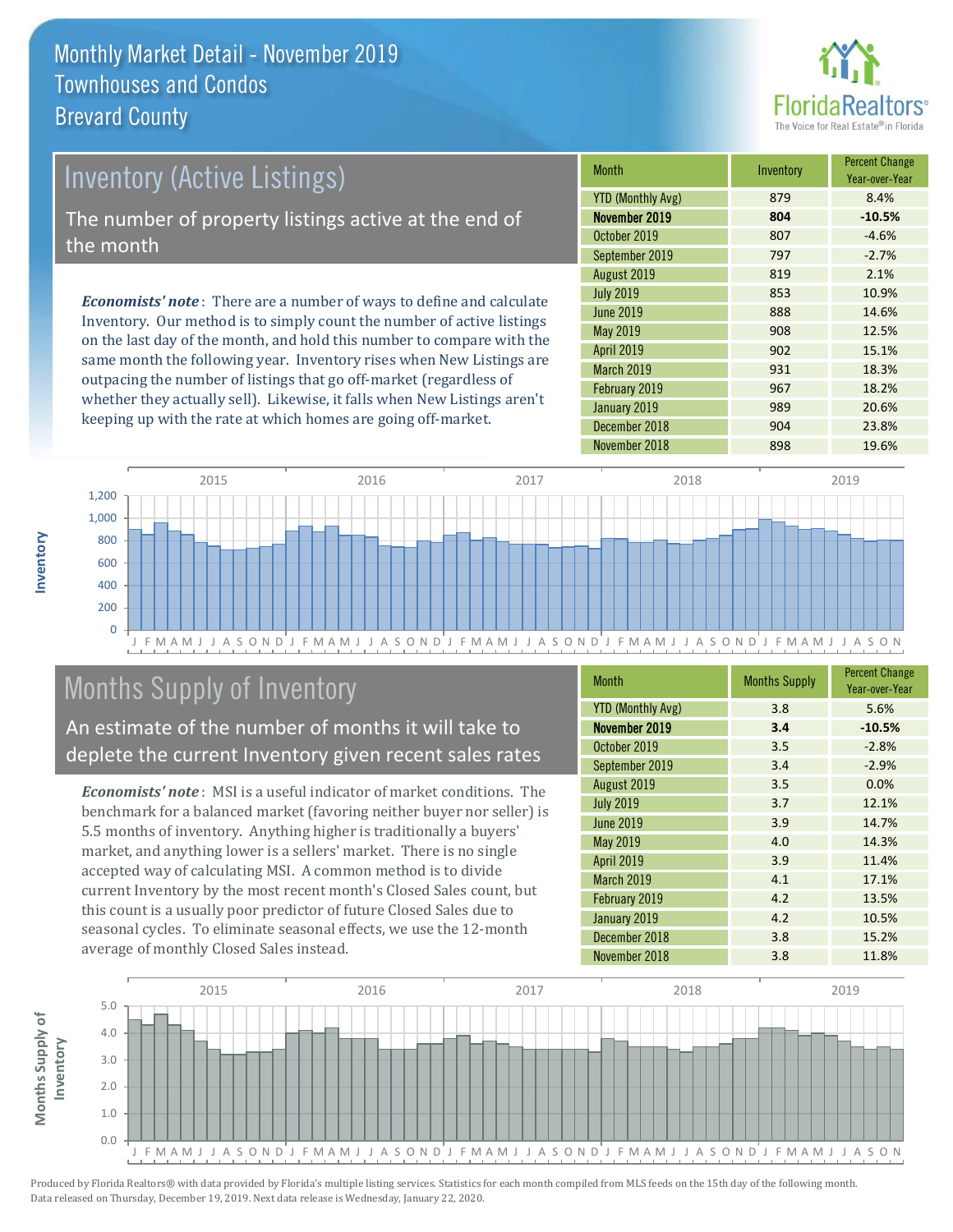![](_page_7_Picture_1.jpeg)

## *Economists' note:* Closed Sales are one of the simplest—yet most important—indicators for the residential real estate market. When Closed Sales by Sale Price The number of sales transactions which closed during the month

comparing Closed Sales across markets of different sizes, we recommend comparing the percent changes in sales rather than the number of sales. Closed Sales (and many other market metrics) are affected by seasonal cycles, so actual trends are more accurately represented by year-over-year changes (i.e. comparing a month's sales to the amount of sales in the same month in the previous year), rather than changes from one month to the next.

![](_page_7_Picture_4.jpeg)

![](_page_7_Figure_5.jpeg)

## Median Time to Contract by Sale Price The median number of days between the listing date and contract date for all Closed Sales during the month

*Economists' note* : Like Time to Sale, Time to Contract is a measure of the length of the home selling process calculated for sales which closed during the month. The difference is that Time to Contract measures the number of days between the initial listing of a property and the signing of the contract which eventually led to the closing of the sale. When the gap between Median Time to Contract and Median Time to Sale grows, it is usually a sign of longer closing times and/or declining numbers of cash sales.

| <b>Sale Price</b>     | Median Time to<br>Contract | <b>Percent Change</b><br>Year-over-Year |
|-----------------------|----------------------------|-----------------------------------------|
| Less than \$50,000    | 245 Days                   | 690.3%                                  |
| $$50,000 - $99,999$   | 15 Days                    | $-25.0%$                                |
| $$100,000 - $149,999$ | 43 Days                    | 26.5%                                   |
| $$150,000 - $199,999$ | 70 Days                    | 89.2%                                   |
| \$200,000 - \$249,999 | 24 Days                    | $-56.4%$                                |
| \$250,000 - \$299,999 | 39 Days                    | 50.0%                                   |
| \$300,000 - \$399,999 | 48 Days                    | $-22.6%$                                |
| \$400,000 - \$599,999 | 51 Days                    | 2.0%                                    |
| \$600,000 - \$999,999 | 66 Days                    | $-8.3%$                                 |
| \$1,000,000 or more   | (No Sales)                 | N/A                                     |

![](_page_7_Figure_9.jpeg)

Produced by Florida Realtors® with data provided by Florida's multiple listing services. Statistics for each month compiled from MLS feeds on the 15th day of the following month. Data released on Thursday, December 19, 2019. Next data release is Wednesday, January 22, 2020.

**Median Time to Contract**

**Median Time to Contract**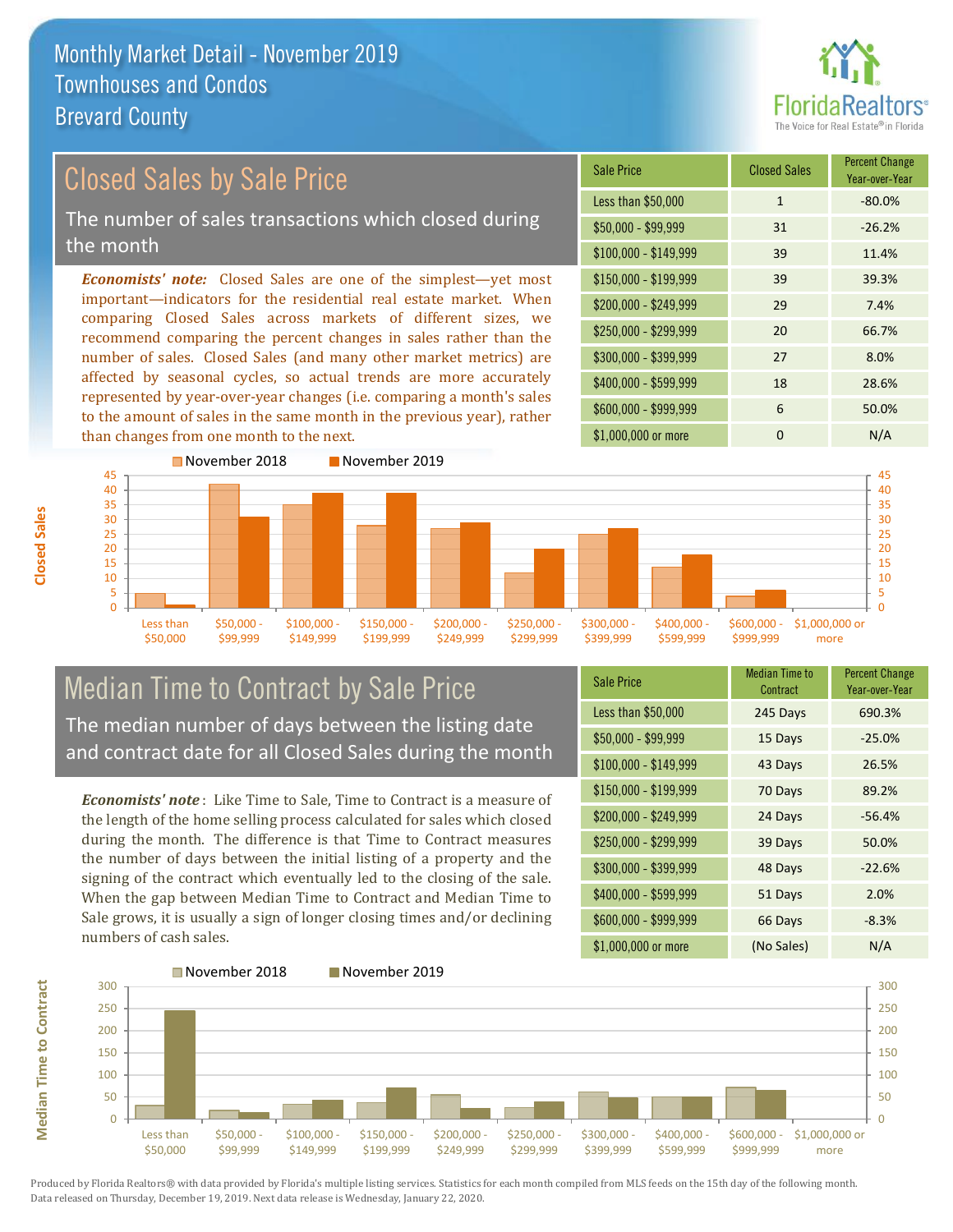![](_page_8_Picture_1.jpeg)

# New Listings by Initial Listing Price

The number of properties put onto the market during the month

*Economists' note:* New Listings tend to rise in delayed response to increasing prices, so they are often seen as a lagging indicator of market health. As prices rise, potential sellers raise their estimations of value—and in the most recent cycle, rising prices have freed up many potential sellers who were previously underwater on their mortgages. Note that in our calculations, we take care to not include properties that were recently taken off the market and quickly relisted, since these are not really *new* listings.

| <b>Initial Listing Price</b> | <b>New Listings</b> | <b>Percent Change</b><br>Year-over-Year |
|------------------------------|---------------------|-----------------------------------------|
| Less than \$50,000           | 0                   | $-100.0%$                               |
| $$50,000 - $99,999$          | 32                  | $-30.4%$                                |
| $$100,000 - $149,999$        | 58                  | 1.8%                                    |
| $$150,000 - $199,999$        | 47                  | 17.5%                                   |
| \$200,000 - \$249,999        | 38                  | $-5.0%$                                 |
| \$250,000 - \$299,999        | 33                  | 32.0%                                   |
| \$300,000 - \$399,999        | 34                  | 6.3%                                    |
| \$400,000 - \$599,999        | 28                  | 16.7%                                   |
| \$600,000 - \$999,999        | 9                   | 12.5%                                   |
| \$1,000,000 or more          | $\mathfrak{p}$      | $-50.0\%$                               |

![](_page_8_Figure_6.jpeg)

### Inventory by Current Listing Price The number of property listings active at the end of the month

*Economists' note* : There are a number of ways to define and calculate Inventory. Our method is to simply count the number of active listings on the last day of the month, and hold this number to compare with the same month the following year. Inventory rises when New Listings are outpacing the number of listings that go off-market (regardless of whether they actually sell). Likewise, it falls when New Listings aren't keeping up with the rate at which homes are going off-market.

| <b>Current Listing Price</b> | Inventory | <b>Percent Change</b><br>Year-over-Year |
|------------------------------|-----------|-----------------------------------------|
| Less than \$50,000           | $\Omega$  | $-100.0%$                               |
| $$50,000 - $99,999$          | 49        | $-22.2%$                                |
| $$100,000 - $149,999$        | 113       | $-16.3%$                                |
| $$150,000 - $199,999$        | 101       | $-17.9%$                                |
| \$200,000 - \$249,999        | 65        | $-27.8%$                                |
| \$250,000 - \$299,999        | 83        | $-7.8%$                                 |
| \$300,000 - \$399,999        | 169       | 1.2%                                    |
| \$400,000 - \$599,999        | 128       | $-3.8%$                                 |
| \$600,000 - \$999,999        | 73        | 2.8%                                    |
| \$1,000,000 or more          | 23        | 35.3%                                   |

![](_page_8_Figure_10.jpeg)

Produced by Florida Realtors® with data provided by Florida's multiple listing services. Statistics for each month compiled from MLS feeds on the 15th day of the following month. Data released on Thursday, December 19, 2019. Next data release is Wednesday, January 22, 2020.

**Inventory**